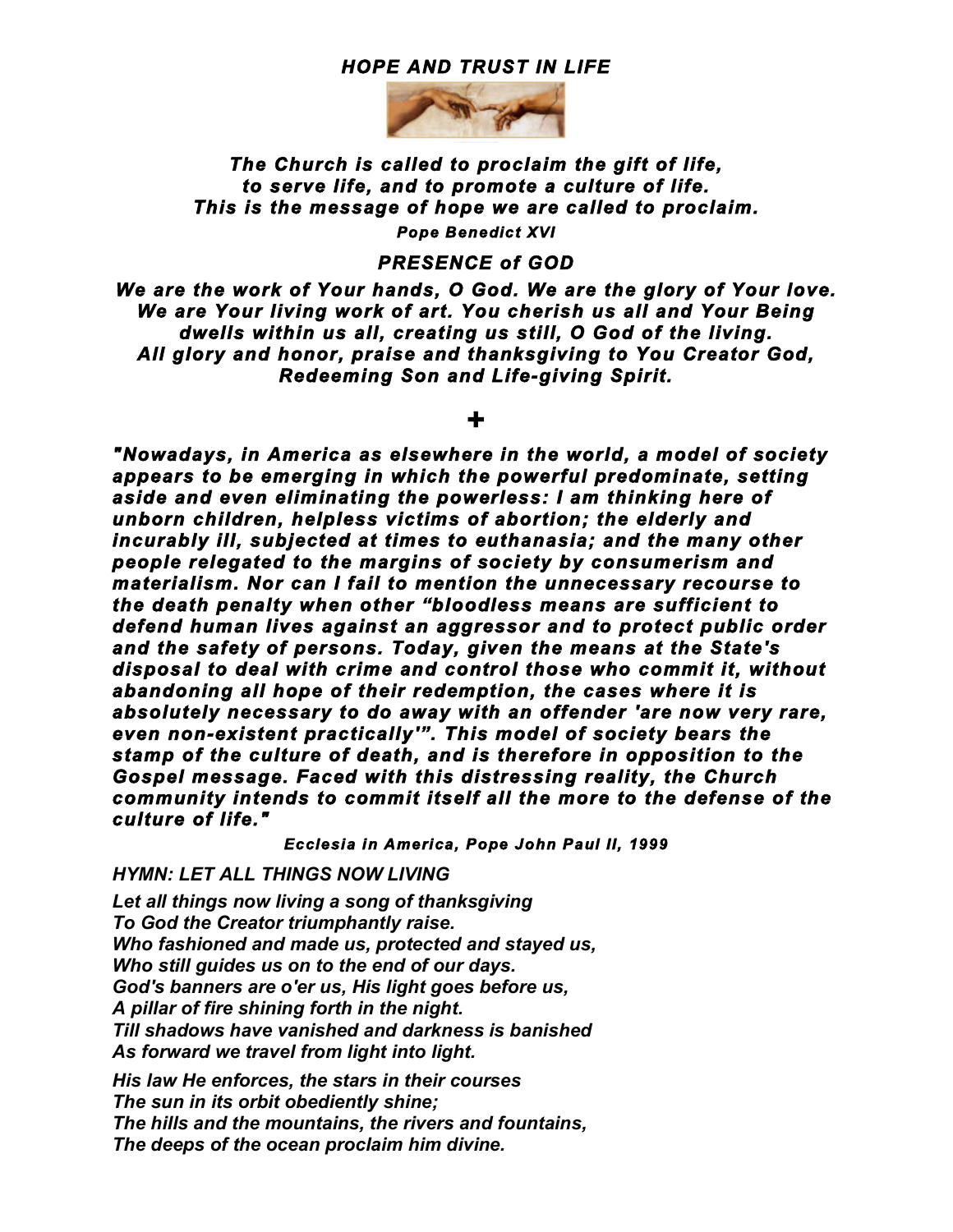*We too should be voicing our love and rejoicing; With glad adoration a song let us raise Till all things now living unite in thanksgiving: "To God in the highest, Hosanna and praise*

# *PSALM 138 (139)*

*For You created my innermost being as You knit me together in my mother's womb. I will praise You, for You made me so wonderfully: so wonderful are Your works, so perfect Your knowledge.* 

*Even my bones were not hidden from You as I was being created in secret, put together in the depths of the earth. Your eyes saw me before ever I was completed. All my days were written in Your book before any of them came into being. Your thoughts, O God, are precious to me: precious above all things and too many to count. If I try to count them, they are more than the sand: if I come to an end, still I am with You.* 



*Look into me, God, and know my heart: examine me and know my paths. See if I am wandering on ways that lead nowhere, and set my feet on the path to eternity.* 

*Glory be to the Father and to the Son and to the Holy Spirit, as it was in the beginning, is now, and ever shall be, world without end. Amen.*

#### *SCRIPTURE READINGS*

#### *GENESIS 1:27*

 *"God created man in His own image."* 

#### *JOB 10:12*

 *"Thou hast granted me life."* 

### *PSALM 8*

 *"When I consider the heavens, the works of Your hands, the moon and the stars, which You have made; what is man, that Thou doest take thought of him? And the son of man that You care for him? Yet You have made him a little lower than God, and crown him with glory and majesty! You make him to rule over the works of Your hands; You have put all things under his feet.... O Lord our Lord, how majestic is Your name in all the earth."* 

### *PSALM 139:13-15*

 *"You did form my inward parts, You knit me together in my mother's womb...You knew me right well; my frame was not hidden from You, when I was being made in secret..."* 

*JEREMIAH 1:4-5*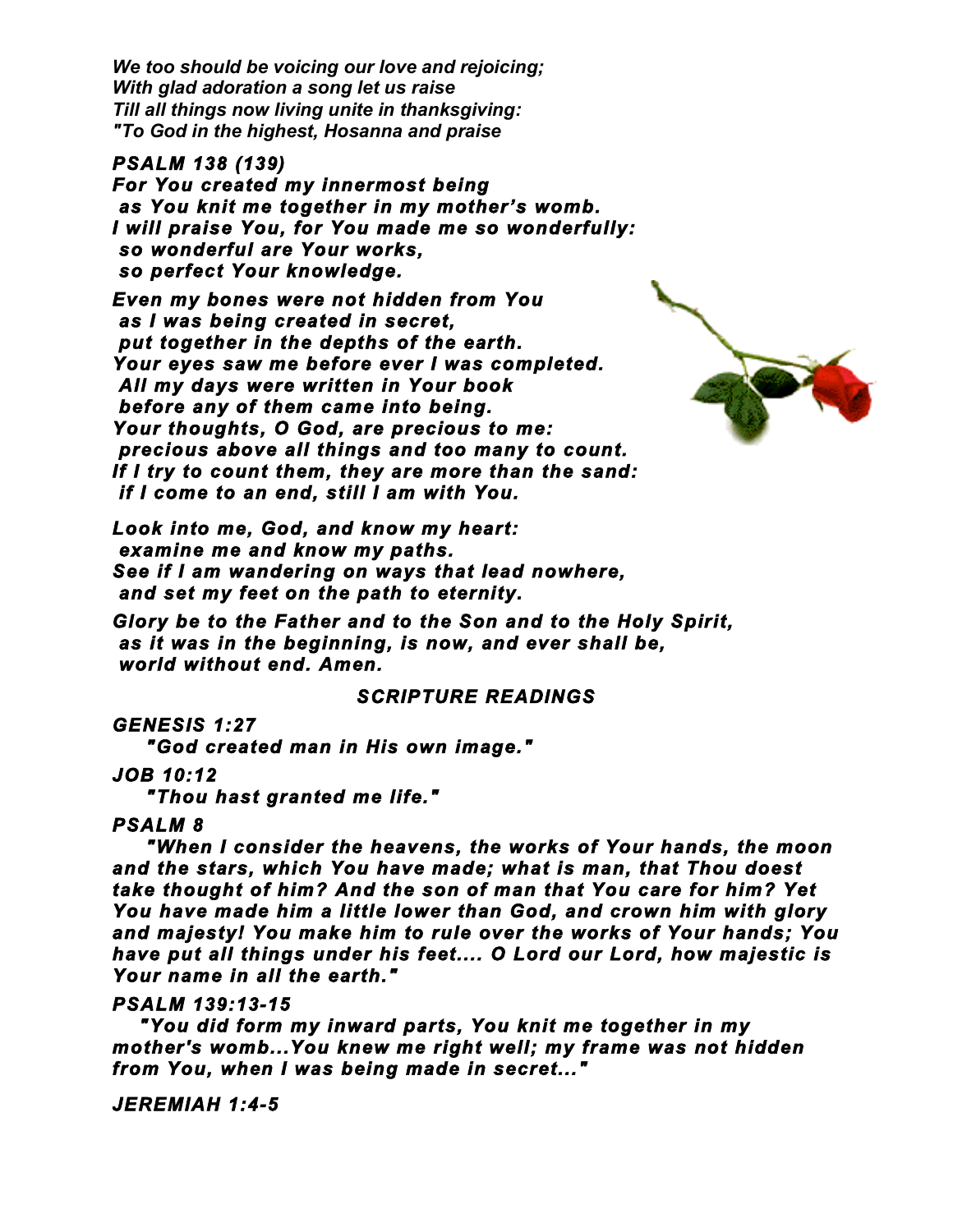*"Now the word of the Lord came to me, saying, Before I formed you in the womb, I knew you, and before you were born I consecrated you."* 

# *JOHN 10:10*

 *"I came that they may have life, and have it abundantly"* 

# *REFLECTION*

*The culture of death has taken root and spread its errors throughout society. This is seen by the wide approval that intentional killing of human beings is a solution to problems. It is most disturbing.* 

*We must stop the violence and attacks against innocent life, most especially upon the unborn.* 

*All God's faithful can hope and trust in life.*

*Consistently promote and reflect the Gospel of Life in all areas of our lives, in the workplace, the courtrooms and the classrooms and in the voting booths. We must transform our culture* 

*to one that embraces life at all ages and stages.*

*Bishop Edward U. Kmiec Diocese of Buffalo, NY*

# *PRAYERS of INTERCESSION*

*Leader: We know that God is near to all who call upon Him. We turn now to our generous God with our prayers and needs. RESONSE: LORD OF LIFE GRANT US LIFE.*

*That the pope, bishops, priests, deacons and consecrated religious will be signs of God's living presence among us as they preach the Gospel of Life, we pray to the Lord…*

*For government officials on the national, state, and local levels, that they may govern with humility and ensure the rights of all, we pray to the Lord…*

*That we may look upon the poor, the vulnerable, the stranger, and the unborn with the unconditional love and welcome portrayed by the Gospel, we pray to the Lord...*

*That those entrusted with the catechetical ministry in our Church may be strengthened in their zeal to share the truth of Christ's teaching to all seeking the living God, we pray to the Lord…*

*That our parish communities will imitate the generosity called for by the Gospel and be faithful and generous stewards of life, we pray to the Lord…*

*O God, listen to the prayers of your people, and make us respectful and reverential toward the abundant gifts especially the gifts of creation and life You have given us. We ask this through Christ our Lord Who promises us life. Amen.*

# *+RESPECT LIFE+*

*Almighty God, Giver of all that is good. We thank You for the precious gift of human life.* 

*For life in womb, coming from Your creative power For the life of children, making us glad with their freshness and promise* 

*For the life of young people, hoping for a better world*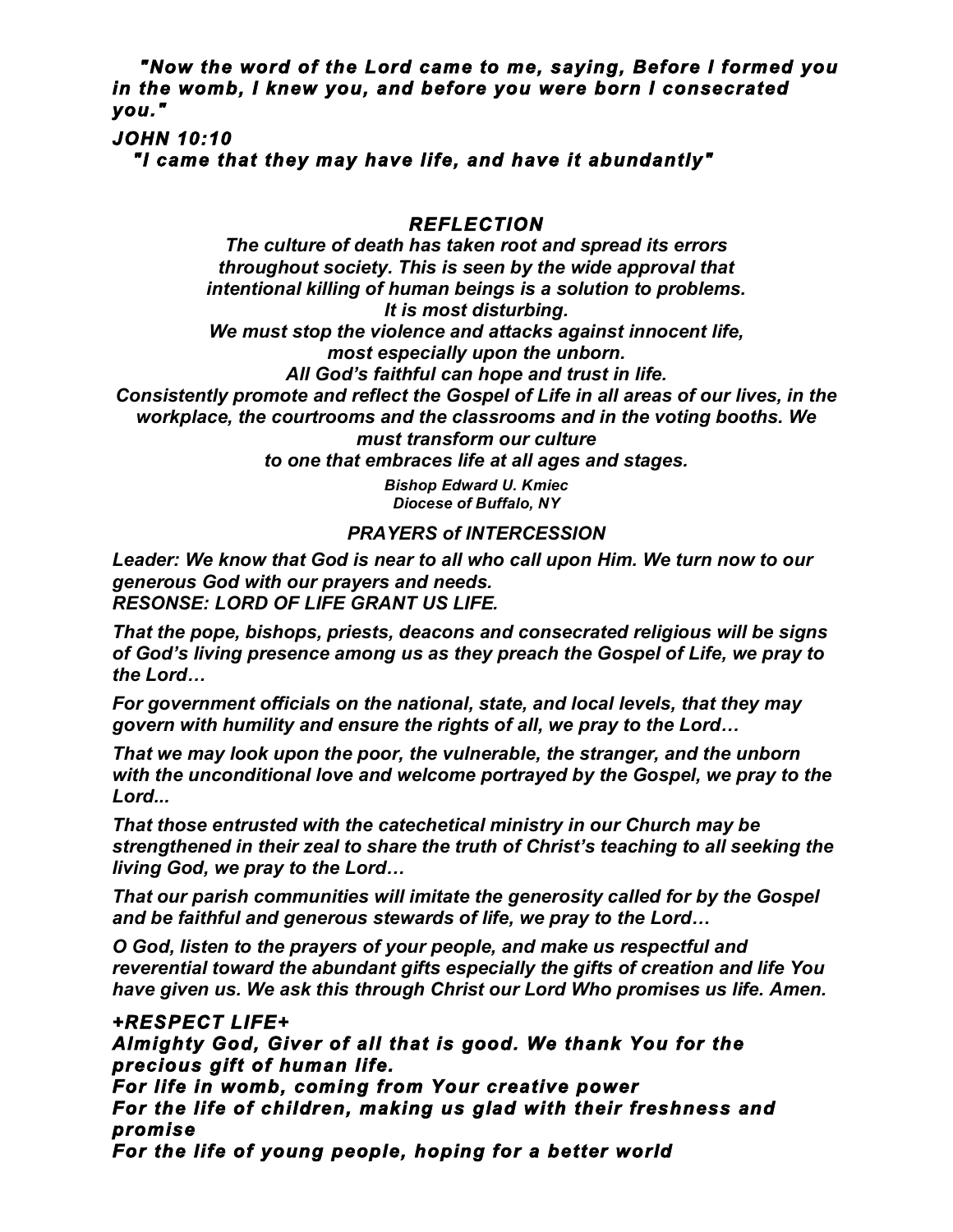*For the life of the handicapped and disabled, teaching us humility For the life of the elderly, witnessing the ageless values of patience and wisdom.* 

*Like Blessed Mary, may we always say yes to Your gift. May we defend it and promote it from conception to it's natural end and bring us at last O Father to eternal life, in Jesus Christ our Lord. Amen.* 

*O Mary, Bright dawn of the new world, Mother of the Living, to you do we entrust the cause of Life. Look down, O Mother, upon the vast numbers of babies not allowed to be born, of the poor whose lives are made difficult, of men and women who are victims of brutal violence, of the elderly and the sick killed by indifference or out of misguided mercy. Grant that all who believe in your Son may proclaim the Gospel of Life with honesty and love to the people of our time. Obtain for them the grace to accept that Gospel as a gift ever new, the joy of celebrating it with gratitude throughout their lives, and the courage to bear witness to it resolutely, in order to build, together with all people of good will, the civilization of truth and love, to the praise and glory of God, the Creator and lover of life.* 

*I set before you life or death, blessing or curse. Choose life, then, so that you and your descendants may live in the love of the Lord." Deuteronomy 30:19* 

#### *HYMN: CHOOSE LIFE*

*Lord, You came to bring us life that we might have it more and more. we who share Your love, Your life. we choose life, choose life.* 

*You set before us life or death: a blessing or a curse. we choose life that we may live in the land of the living forever.* 

*We choose life that our children might live and grow in the life of our God. Heeding His voice we will cling to Him; We will share His life, His love forever.* 

*For it is You, Lord, that we choose; You Who bring abundant life To whom else, Lord, can we go? You are the Way, the Truth and the Life*